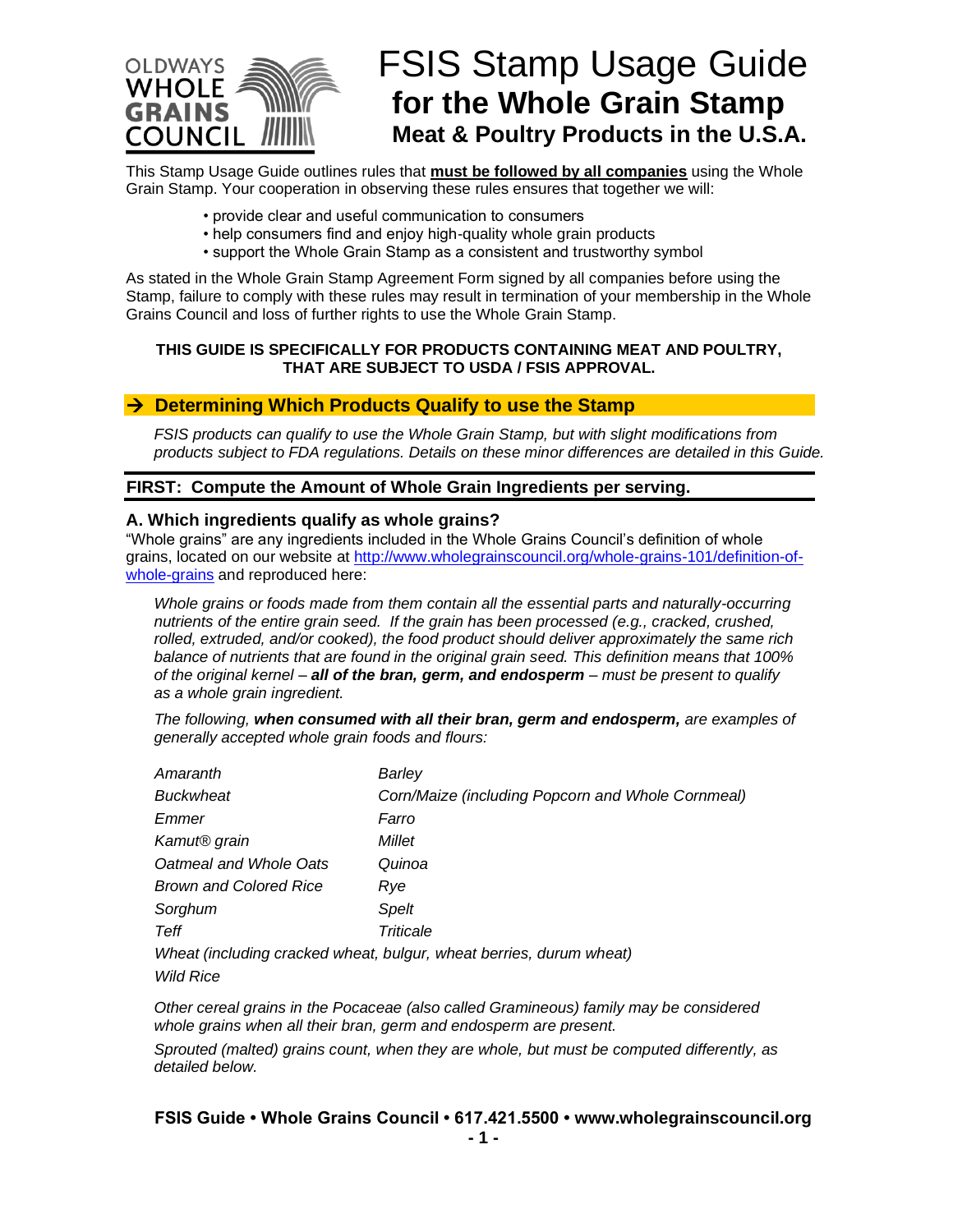## **B. How do members measure whole grain content?**

Determining whole grain content is relatively straightforward. Ingredients (flour, grains) are measured in their normal dry form.

*Note: If you are using ready-to-eat, soaked or wet sprouted whole grains you must discount the extra water weight to be comparable to the normal dry form of the grains.*

#### B1. The general formula is:

#### **Total grams of all whole grain ingredients ÷ Total number of servings = grams per serving**

**Example:** A formulation calls for 130g of whole wheat flour and 50g of oats and yields 10 labeled servings. Each serving would contain 18g of whole grain ingredients.

 $130g + 50g = 180g$  of whole grain ingredients, total  $180g \div 10$  servings = 18g of whole grain per serving

#### B2. Alternate computation approach, using percents and moisture loss:

1) Add up all the whole grain ingredients in a batch **Example:** 100 lbs of whole wheat flour, 25 lbs of whole rye flour, 10 lbs of oat groats = 135 lbs

2) What is the weight of the dough before cooking / baking? **Example**: Total dough weighs 300 lbs including all wet and solid ingredients

3) What is the bake off of moisture? **Example**: 15% bake-off of moisture leaves 255 lbs of finished, as-eaten product

4) Compute the percentage of whole grain in the finished product **Example**: 135 lbs of whole grain ingredients in 255 lbs of finished, as-eaten product gives us a product that is 53% whole grain (135÷255=.529)

5) Apply that percent to a serving of the product **Example**: You know that one serving of the product weighs 33 grams. 33 x 53% = 17.49 grams, so this product is eligible for the 17 gram Stamp

**Note**: Often the labeled serving of a product will differ from the RACC (Reference Amount Customarily Consumed). Although you will use the amount of whole grain per *labeled serving* on your Stamp, for FSIS products you will also need to make sure the product has at least 8g of whole grain PER RACC before you can use the Stamp.

## **SECOND: Determine whether your membership includes this product.**

You may use the Stamp on any *qualifying* products for which *you can verify and guarantee* the whole grain content. This includes two categories of foods:

#### **1. Foods that are totally produced under your control**

**A**. Products you make that carry the company name listed on your membership application.

**B**. Products made by another subsidiary/division or brand of your company, that carry a different name – as long as you have a corporate-wide membership that also includes these divisions.

**C**. Private label products you produce and package for customers, sold under the customer's name.

#### **2. Foods that are partially produced under your control**

**D**. Products produced by you but packaged by another company, such as bulk products repackaged by your customer, or frozen dough baked off in your customer's instore bakery.

**E**. Mixes and concentrates produced by you, if your customer will finish production according to your exact specifications making only simple additions (such as "add water").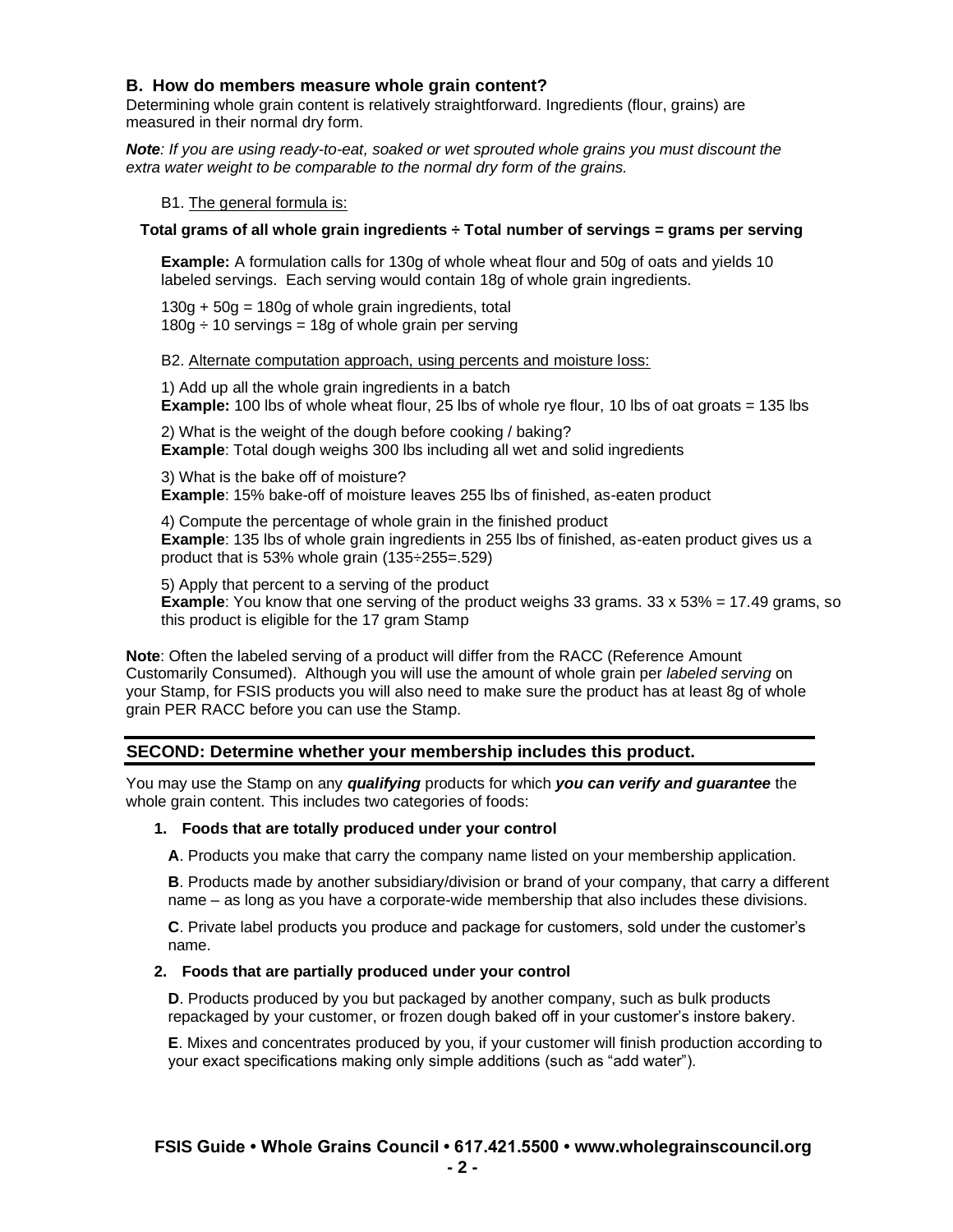In both D and E above, your right to use the Stamp passes through to your customer, but YOU are responsible for your customer's compliance. For example, you will be responsible if you supply Stamps to the customer to affix to your par-baked products after baking, and the customer misleadingly applies them to non-whole grain products. *Unauthorized use of the Whole Grain Stamp image will result in termination of your membership.*

## **Note: Flours and Grains**

You may use the Whole Grain Stamp on your own whole grain flours and grains, but you may not "pass through" the use of the Stamp to customers using these flours and grains in their products, as there would be no way to control or verify the whole grain content of the resulting products. Encourage your customers to become members of the WGC in their own right!

# → **Determining Which Stamp to Use**

## **FIRST: Decide which kind of Stamp Graphic to use: BASIC or 100%.**



## **BASIC STAMP**

Some refined grain? OK **51% or more of the grain must be whole grain** Minimum WG content: 8g



# **100% STAMP**

Some refined grain? No **ALL grain must be whole grain**

Minimum WG content: 16g

## **A. What products qualify for each kind of Stamp?**

Products where **at least 51% of the grain is whole grain**, and that contain at least 8g of whole grain ingredients **per labeled serving and per RACC** qualify to use the FSIS Whole Grain Stamp. Most products use the Basic Stamp. Products will use the "100% Stamp" with its added 100% banner, if (**a**) all of the grains in the product are whole grains **AND** (**b**) the product contains at least 16g of whole grain ingredients **per labeled serving and per RACC**.

When in doubt, use the Basic Stamp and we will upgrade it to the 100% during our review if it qualifies.

### **Please note that FSIS does NOT allow products that contain meat and poultry to use the 50%+ Stamp.**

## **B. What qualifies as 100% whole grain?**

True whole grains contain all three parts of the grain kernel, in proportions the same as those found in nature, as stated in the first paragraph of the definition found on page 1 of this document. For the purpose of the 100% Stamp, *all grains used in a product must be whole grains*. FSIS *does not allow any* addition of grain-based starchy release agents or thickeners, vital wheat gluten, bran toppings, etc. that are not 100% whole grain, so very few FSIS products qualify for the 100% Whole Grain Stamp.

## **SECOND: Decide which number to use on your Stamp.**

Once you have calculated the exact whole grain content in grams for each serving of your product, you are ready to choose which number to put on your Stamp. This is the number you calculated in Part B of the First Step. Fractions of a gram should be **rounded down**. A product containing 23.7g of whole grain, for instance, would be labeled as "23 grams per serving."

You may have marketing or product reasons that lead you to be conservative in stating the whole grain content of your products – we allow members to use a number up to 2 grams lower than the actual amount of whole grain present in the product (rounded to the nearest gram). However, we

# **FSIS Guide • Whole Grains Council • 617.421.5500 • www.wholegrainscouncil.org**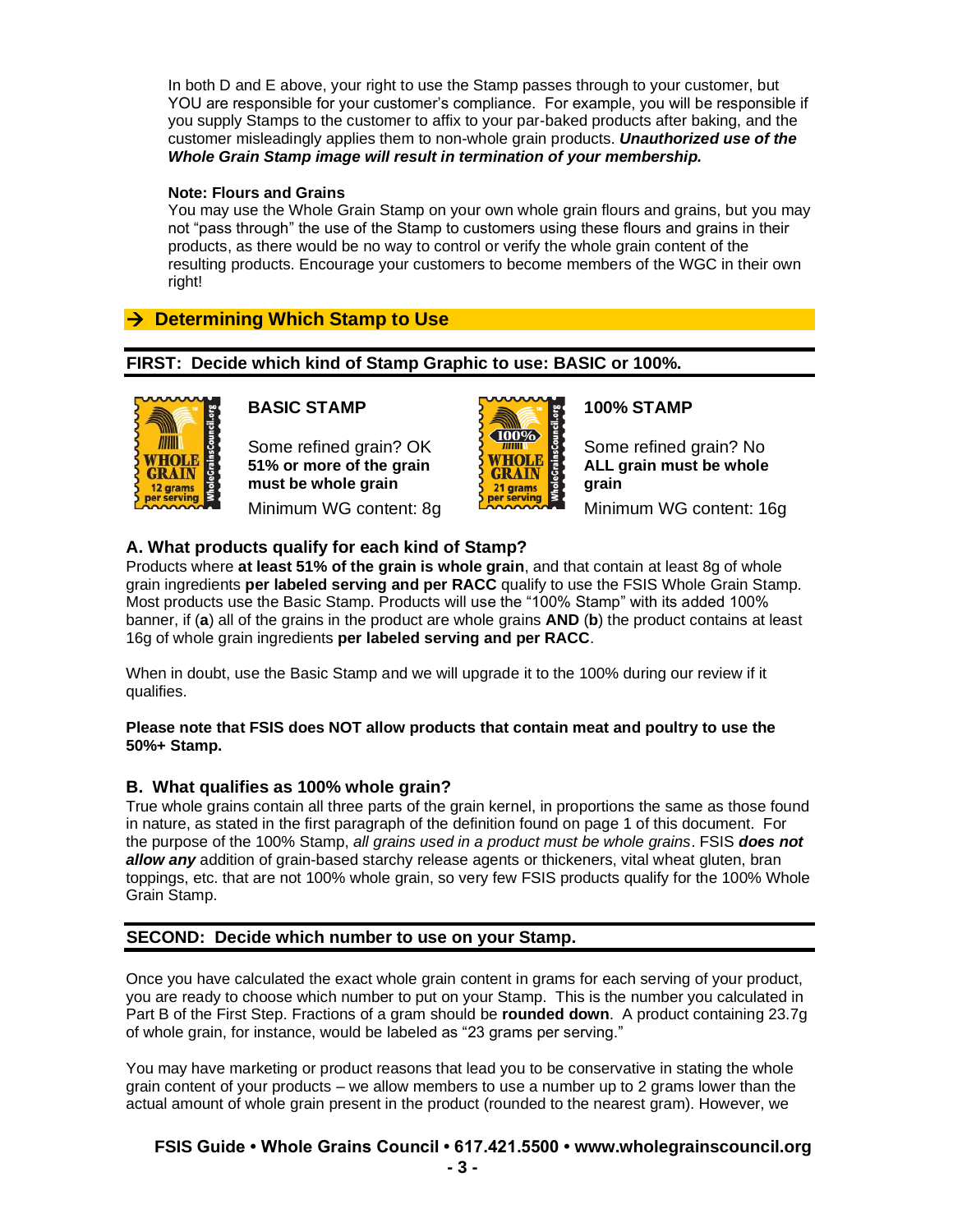recommend using the highest qualifying number, to make your product stand out on grocery shelves. Of course, you may **NOT** use a higher number than the actual gram content, as that would not be truthful.

## **THIRD: Pick the file format: 4-color process, spot color, or black & white.**

Hi-resolution 4-color process EPS files are available for printing and we can create PMS Spot Color or black-and-white versions on request. We highly recommend that you use the color versions of the Stamp, as you will get more marketing value from the visibility and consumer familiarity of the standard black and gold Stamp.

**FSIS Graphics**. 4-color process FSIS Stamp graphics are available on the passwordprotected members-only area of the Whole Grains Council website. (Go to For Members on the home page, then log in using your company's username and password. Under My Account choose Download Stamp Graphics.)

## **GRAPHIC NOTES**

Designers and printers may want to know the following:

- In the 4C format, the gold color is 0%C 27%M 100%Y 0%K.
- In the SPOT format, the gold color is PMS 130.
- All fonts have been changed to outlines.
- Stamps were created in Illustrator CS2, and will also open in CS and any other current graphic software. If you have older or different graphic software, we will do our best to create an EPS or PDF file that will open in your software.

### **FOURTH: Pick an appropriate size and location for the Stamp.**

The Stamp graphics are EPS vector graphics, so they can be resized to be larger or smaller with no loss of quality. There is no minimum or maximum allowable size for the Stamp graphics, but the Stamp and all its type MUST be legible. The size that is completely legible may vary depending on the printing process and materials you're using.

**What about position?** You may place the Stamp anywhere on your package. Of course, you will get the most marketing benefit from placing it on the front panel, but we realize you have many considerations in designing your package, so we allow it to be on any part of the package. There are also no restraints about distance from other graphic objects.

**What about materials other than packaging?** Once a product has been approved to use the Whole Grain Stamp, the Stamp can appear on any packaging, collateral, advertising, websites, or other materials associated with that product. Although it is not required, we are always happy to review your materials and advise you if you would like.

## **FIFTH: Do not modify the Stamp without prior written approval.**

The marketing value of the Stamp derives from its recognizability as a brand. Appearance – graphics, colors, proportions, text and fonts – of the Stamp cannot be modified in any way without **prior written approval**.

We have occasionally given permission for minor variations in Stamp color when the integrity of the Stamp is not affected – i.e., when consumers would be unlikely to notice that any change has been made. Contact Abby Clement [\(aclement@oldwayspt.org\)](mailto:aclement@oldwayspt.org) if you have questions, color requests, or special circumstances you'd like to request.

# **FSIS Guide • Whole Grains Council • 617.421.5500 • www.wholegrainscouncil.org**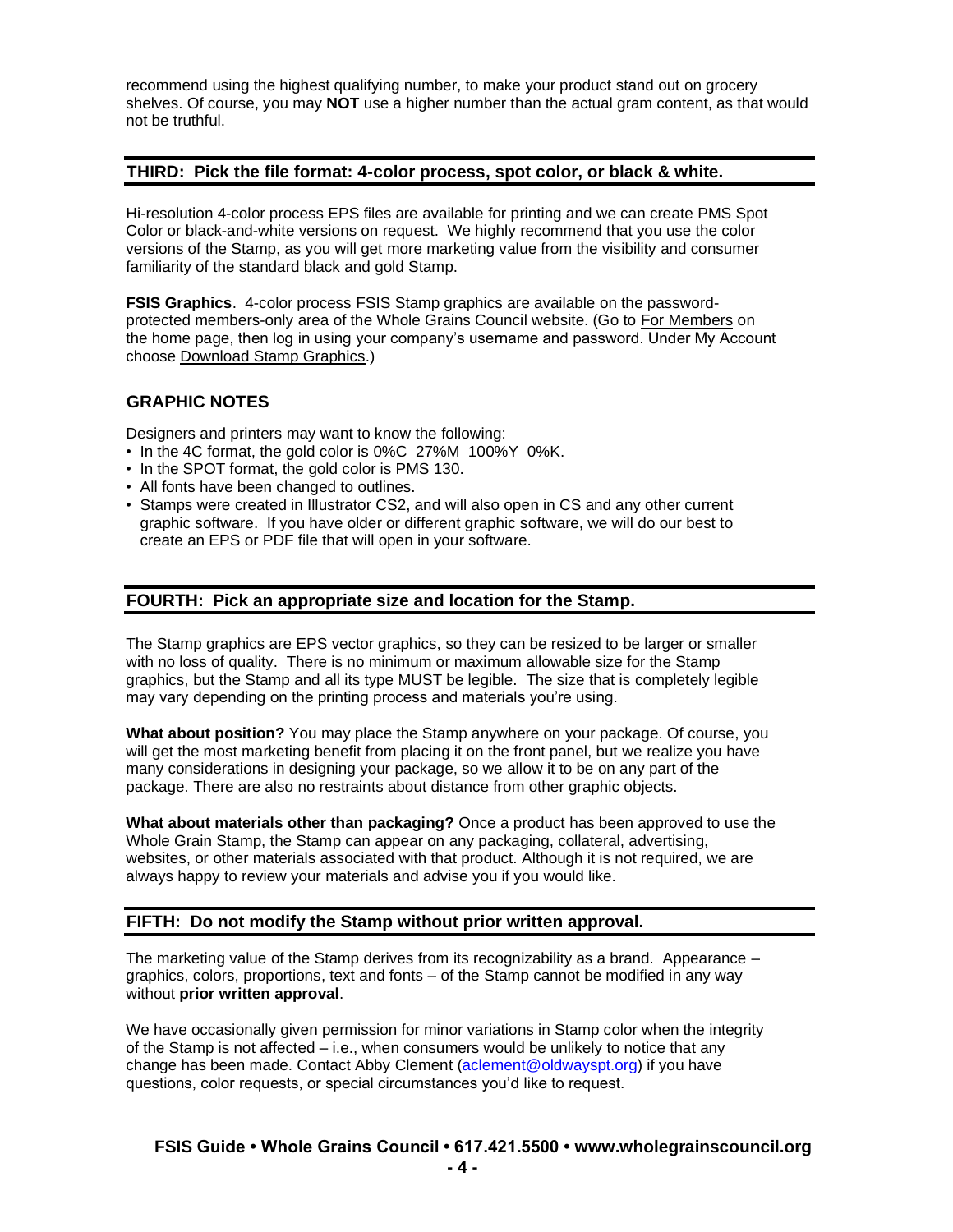## **FIRST: File a One-Time Stamp Agreement Form with the WGC.**

The Stamp Agreement Form is a one-time form that companies must sign before they start using the Whole Grain Stamp on their products. It basically says that you are authorized to use the Stamp, as a member in good standing of the WGC, that you agree to follow all the Council's rules and guidelines for Stamp usage, and that you understand that the Stamp program is a private industry effort and not an official program of any country's government. We will send you a copy of this form to sign, as soon as we receive your first year's dues.

## **SECOND: File a Product Registration Form for EACH Product Using the Stamp.**

The Whole Grains Council maintains a record of each product licensed to use the Whole Grain Stamp. Before any product appears publicly with the Stamp, you must file a one-page Product Registration Form with information about the product.

### **A. Where is the Product Registration Form?**

Our product registration form is available online. Here's how Members may access this form:

- 1. Go to WholeGrainsCouncil.org, and click on "For Members" in the upper right corner
- 2. Using the left-side menu, log in, using your company username and password
- 3. Click on the **Register Products for Stamp Use** link under the My Account heading.

If for any reason you have technical difficulties with the online registration process, email Abby Clement [\(aclement@oldwayspt.org\)](mailto:aclement@oldwayspt.org) or call her at 1-617-896-4810 and we'll help you out.

## **B. What's on the Product Registration Form?**

The Product Registration Form asks for identifying information about your product, but does *not* require you to divulge your formulation or any other proprietary information. Here's what's on the form, in case you want to know before you become a member and can see it online.

The following facts are required\* on the Product Registration Form:

| <b>Product Name*</b>       | the name that appears on the product in the store               |
|----------------------------|-----------------------------------------------------------------|
| <b>Brand Name*</b>         | the brand name consumers will see on the label                  |
| <b>UPC Code</b>            | the 12-digit UPC code for this product (numbers only)           |
| <b>Product Categories*</b> | check 1 to 3 categories (bread, cereal, flour, etc.)            |
| <b>Additional Criteria</b> | check foodservice, gluten free or sprouted grain if these apply |
| <b>Nutrition Facts*</b>    | upload information from this product's Nutrition Facts Panel    |
| Ingredients*               | upload or type the ingredients list for this product            |
| <b>Which Stamp*</b>        | indicate whether you're seeking the Basic or 100% Stamp         |
| Serving Size*              | serving size indicated on the label of this product             |
| <b>Total Grains*</b>       | how many grams of total grains in a serving?                    |
| <b>Whole Grains *</b>      | how many grams of whole grains are in a serving?                |
| <b>Stamp Number*</b>       | what number of grams will appear on the Stamp on this product?  |
| Country(ies)*              | where will this Stamped product be sold?                        |
| <b>FSIS*</b>               | does this product contain meat or poultry (subject to FSIS)?    |
| Timing*                    | when shall we publicly list this on our website?                |
|                            | Immediately? Never? Later (specify date)?                       |

*Why do we ask when we can list your product publicly? We will always keep your product plans confidential until you want them known – after which date we will do whatever we can to help spread the word to consumers and the media.*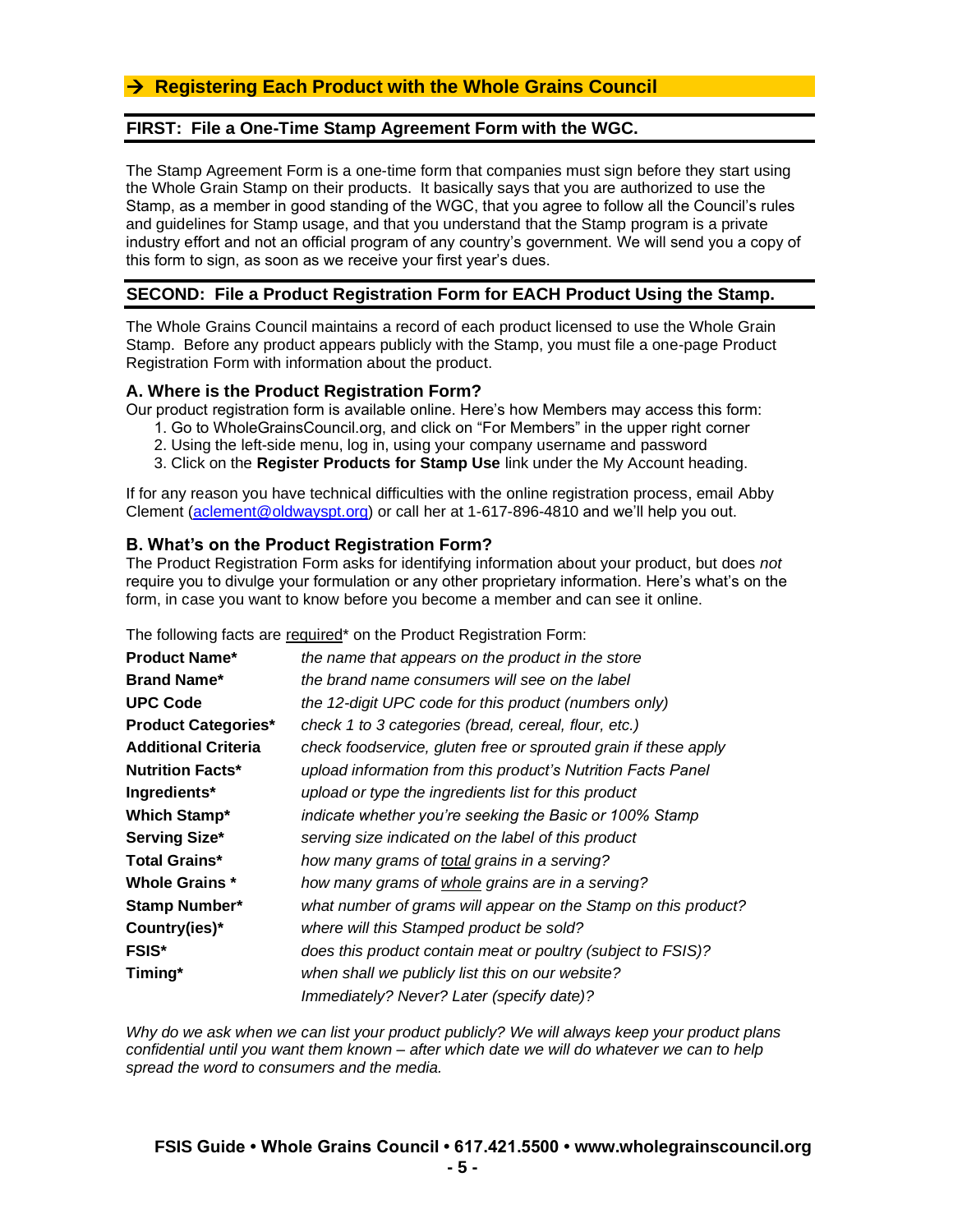# **C. Why must we file a form for EACH product?**

There are three important reasons to file a form for each product:

- 1. You need to make sure you have chosen the right Stamp for your product before you go to the expense of printing packaging
- 2. We need your information on file, to ensure the integrity of the Stamp program
- 3. We use our Product List to help promote our members' products. We rely on the Stamp Product List when journalists call us and say, "Who's making whole grain cookies?" or "How many different whole grain pastas are on the market?" We also post this list on the WGC website, giving your products extra promotional exposure (unless you ask us not to). You can see the list at [http://www.wholegrainscouncil.org/find-whole-grains/stamped-products.](http://www.wholegrainscouncil.org/find-whole-grains/stamped-products)

## **D. How do we know if our Form is approved?**

The WGC staff will email you so you'll know your form has been received, processed, and approved. Please make sure to note the details of your approval email, as sometimes the amount of whole grain has changed. **This process takes 1 - 2 weeks.** If you have an urgent deadline, please contact us. Although it is a rare occurrence, we can try to work with you to help expedite your product approval.

## **E. What happens when an approved product is updated?**

When changes are made to a previously approved product, you must let the WGC know. If changes are made to the product name, brand name, or UPC, we can edit the original record with the updated information. However, if changes are made to the formulation, serving size, or grain calculations, you must re-submit the product for approval.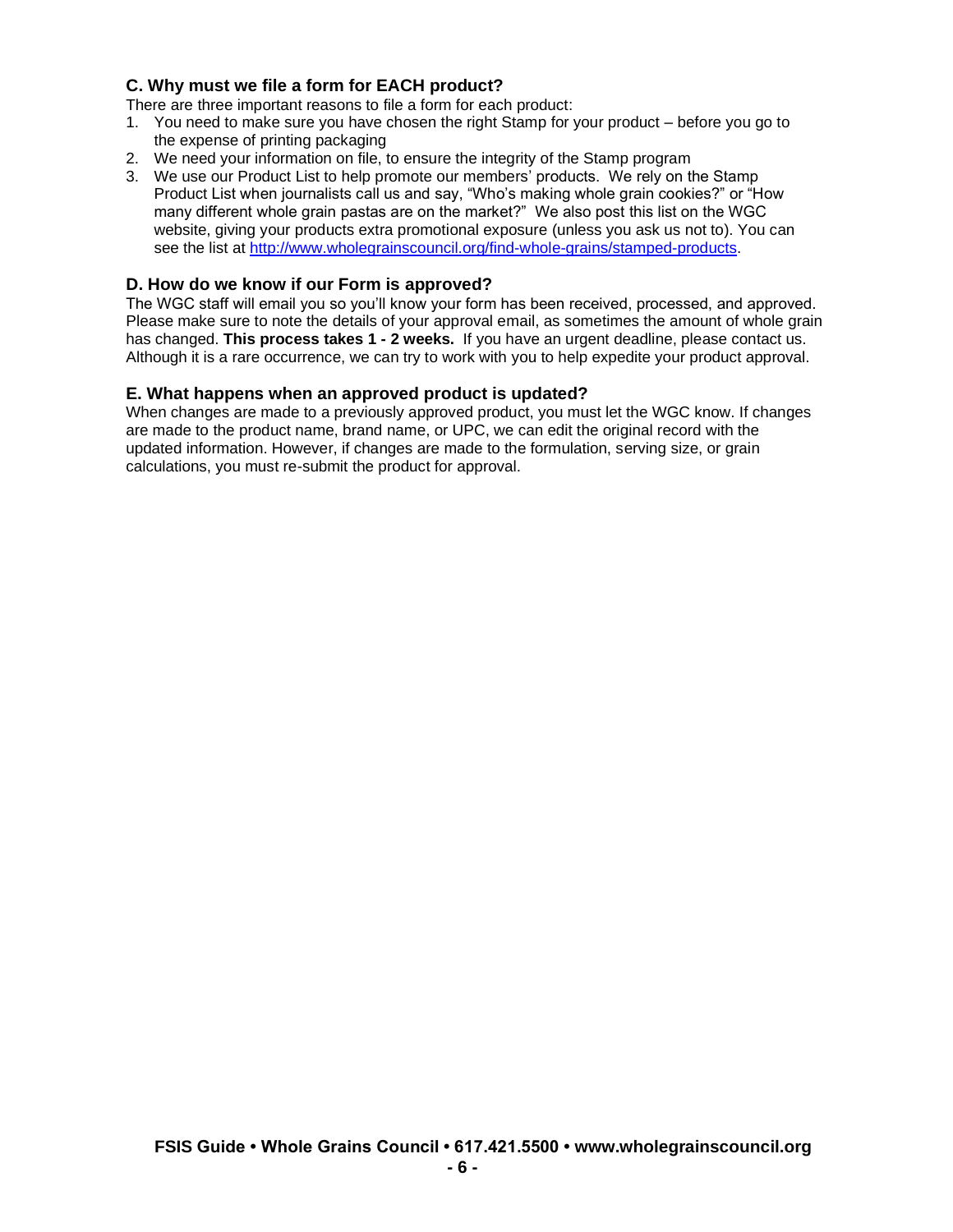## → **Legal Compliance for the Whole Grain Stamp**

It is the responsibility of each company to ensure that the qualifications described herein have been met with respect to each product utilizing the Stamp. Companies are advised to consult their own legal counsel regarding compliance with the Guidelines and whether use of the Stamp is appropriate for their products and their company, in the intended countries. The WGC makes no representations or warranties to companies or third parties with respect to whether such qualifications have been met.

The Stamp is a private, self-regulatory industry program, not a program of any country's government. Use of the Stamp is at your own risk, and it is the responsibility of each individual company to ensure compliance of all elements of its packaging with all applicable government regulations.

## → **Merging Two Whole Grains Council Membership Accounts**

When two Whole Grains Council member companies merge their accounts (for instance, because one member company has been acquired by another), there is administrative work required in transferring the ownership of product registration files and getting the new account/contacts set up. For this reason, the WGC charges a one-time administrative fee when two accounts are merged. The administrative fee is assessed on a sliding scale based on the combined overall revenue of the new (single) member company as follows:

- \$200... if company sales are up to \$50 million
- \$1000… if company sales are \$50 million to \$250 million
- \$2500... if company sales are over \$250 million

## → **Termination of Whole Grain Stamp Usage**

Once a product has been approved to use the Whole Grain Stamp, that approval is valid for the life of the product, provided the formulation remains as originally submitted – and provided that the company continues to be a paid-up member in good standing of the Whole Grains Council.

If any ingredients or nutrition facts change, contact Abby Clement [\(aclement@oldwayspt.org\)](mailto:aclement@oldwayspt.org) for instructions on how to update your product.

The Whole Grain Stamp is a registered certification trademark, and its use – as with any other licensing agreement – is contingent on your continued payment of licensing fees included in your WGC annual payment. If your company fails to make timely payment of the aforementioned licensing fees and is therefore no longer a paid-up member in good standing of the Whole Grains Council, your right to use the Whole Grain Stamp ceases immediately without further notice from the WGC; you may no longer advertise, manufacture, sell, ship any products bearing the Whole Grain Stamp or make any other use of the Whole Grain Stamp. In the event that your company's membership is not renewed for any reason, your company must sign a Stamp Use Ended form attesting that all Stamp use has ended. However, the Whole Grains Council has the right to revoke your right to use the Stamp and order you to cease and desist from any use of the Stamp, whether or not you submit a Stamp Use Ended form. In addition, if you continue using the Stamp after you are no longer a member, you still must pay the full amount of the membership fee for any years in which your use of the Stamp continues and you may also be liable for other damages for breach of this Agreement, including attorney's fees.